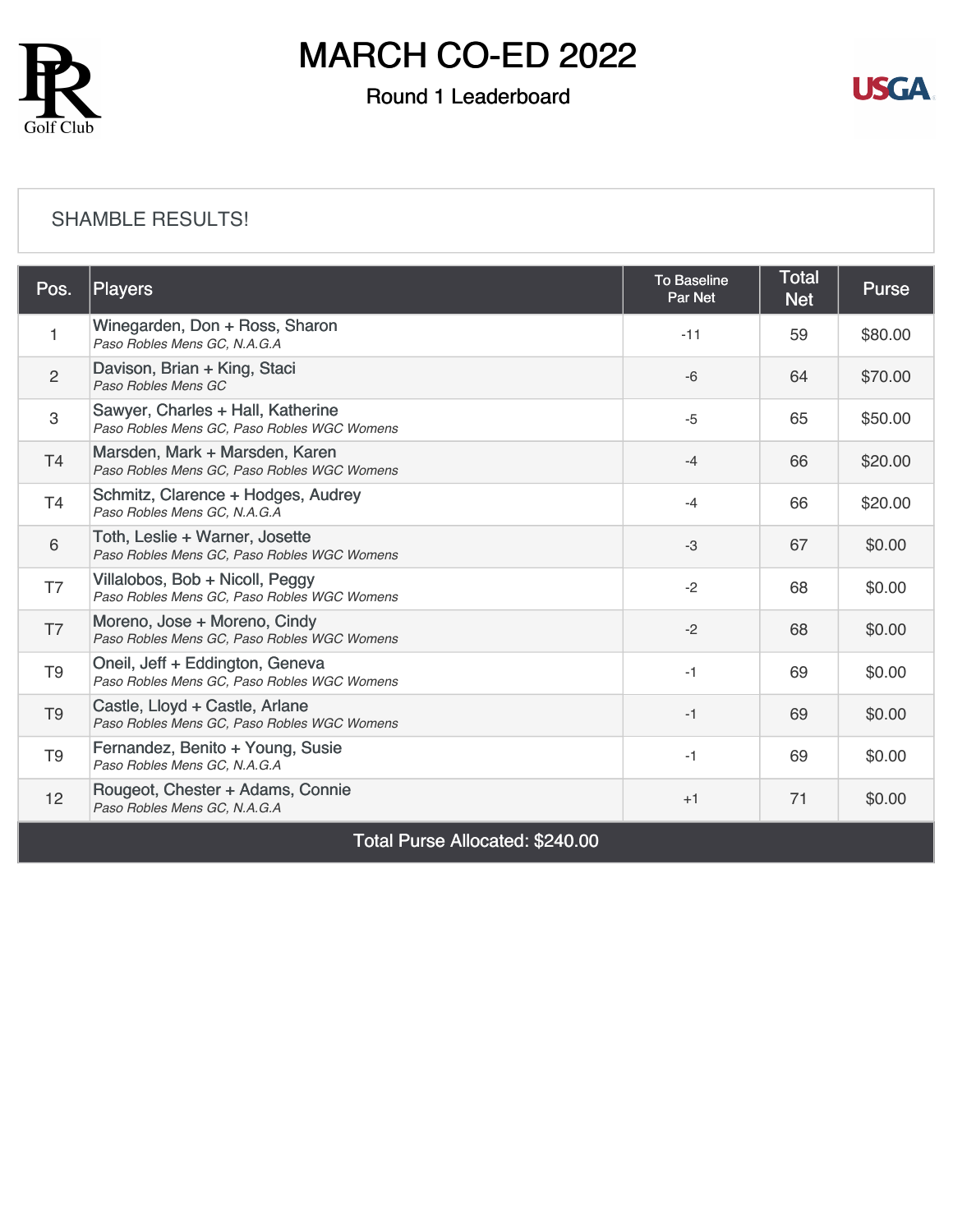

# MARCH CO-ED 2022

### Round 1 Leaderboard



#### [NET SKINS!](https://cdn2.golfgenius.com/v2tournaments/8311316891138310128?called_from=&round_index=1)

| <b>Players</b>                                                                   | <b>Skins</b>   | <b>Purse</b> | <b>Details</b>                             |
|----------------------------------------------------------------------------------|----------------|--------------|--------------------------------------------|
| Winegarden, Don + Ross, Sharon<br>Paso Robles Mens GC, N.A.G.A                   | 3              | \$34.50      | Eagle on 5, Double Eagle on 6, Eagle on 11 |
| Marsden, Mark + Marsden, Karen<br>Paso Robles Mens GC, Paso Robles WGC Womens    | $\mathfrak{p}$ | \$23.00      | Eagle on 2, Eagle on 7                     |
| Schmitz, Clarence + Hodges, Audrey<br>Paso Robles Mens GC, N.A.G.A               | 2              | \$23.00      | Double Eagle on 4, Double Eagle on 13      |
| Rougeot, Chester + Adams, Connie<br>Paso Robles Mens GC, N.A.G.A                 |                | \$11.50      | Eagle on 15                                |
| Davison, Brian + King, Staci<br>Paso Robles Mens GC                              |                | \$11.50      | Birdie on 10                               |
| Sawyer, Charles + Hall, Katherine<br>Paso Robles Mens GC, Paso Robles WGC Womens |                | \$11.50      | Birdie on 1                                |

Total Purse Allocated: \$115.00